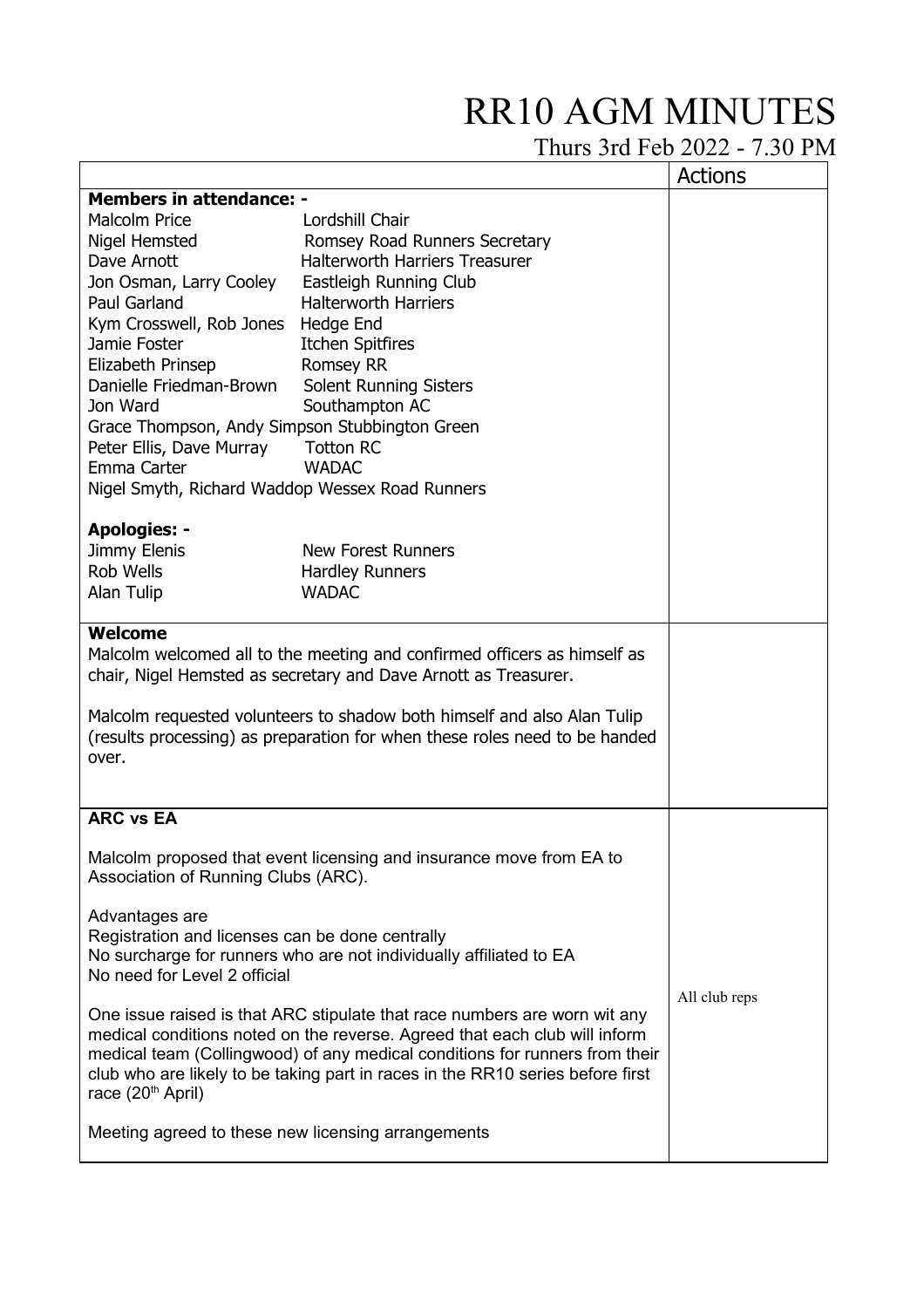| <b>Medical Cover</b>                                                                                                                                                                                                                                                                                             |                                                                    |                                                       |  |  |
|------------------------------------------------------------------------------------------------------------------------------------------------------------------------------------------------------------------------------------------------------------------------------------------------------------------|--------------------------------------------------------------------|-------------------------------------------------------|--|--|
| Collingwood Medical Services will again provide medical cover for all<br>events.                                                                                                                                                                                                                                 |                                                                    |                                                       |  |  |
| Clubs to confirm arrangements with Collingwood 2 weeks prior to event.                                                                                                                                                                                                                                           |                                                                    |                                                       |  |  |
| <b>Contact details</b><br>01980 623820, 07851 381779<br>admin@collingwoodservices.co.uk                                                                                                                                                                                                                          |                                                                    |                                                       |  |  |
| <b>Fixture List</b>                                                                                                                                                                                                                                                                                              |                                                                    |                                                       |  |  |
| No runs in the Forest this year due to issues with Forestry Commission<br>(ground nesting birds). 10 races this year, no club drop outs. Clubs will be<br>able to run in all events, bar the event that they are organizing / supporting.<br>Clubs to confirm start time for their event.<br><b>Fixture List</b> |                                                                    |                                                       |  |  |
| Date & Time                                                                                                                                                                                                                                                                                                      | <b>Venue</b>                                                       | <b>Organising Clubs</b>                               |  |  |
| 20th April 1900                                                                                                                                                                                                                                                                                                  | Fleming Park (also<br>race 6 from 2021)                            | <b>Totton &amp; Southampton</b><br><b>AC</b>          |  |  |
| $4th$ May 1915                                                                                                                                                                                                                                                                                                   | Itchen Valley Country<br>Park                                      | Lordshill                                             |  |  |
| 18 <sup>th</sup> May 1900                                                                                                                                                                                                                                                                                        | <b>Hamble Country Park</b>                                         | Hedge End, Netley                                     |  |  |
| $1st$ June $1930$                                                                                                                                                                                                                                                                                                | <b>Cadland Estate</b>                                              | Hardley, New Forest                                   |  |  |
| 8 <sup>th</sup> June 1930                                                                                                                                                                                                                                                                                        | Ampfield Woods                                                     | Wessex, Halterworth,<br><b>Solent Running Sisters</b> |  |  |
| $22nd$ June 1930                                                                                                                                                                                                                                                                                                 | <b>New Forest Outdoor</b><br><b>Learning Centre</b><br>(Ridge Farm | Romsey                                                |  |  |
| 6 <sup>th</sup> July<br>1900                                                                                                                                                                                                                                                                                     | <b>Hamble Country Park</b>                                         | Stubbington                                           |  |  |
| $20th$ July<br>1930                                                                                                                                                                                                                                                                                              | <b>University Playing</b><br>Fields, Wide Lane                     | Itchen, Hamwick                                       |  |  |
| 3rd August 1930                                                                                                                                                                                                                                                                                                  | <b>Badgers Farm</b>                                                | <b>WADAC</b>                                          |  |  |
| 17th August 1900                                                                                                                                                                                                                                                                                                 | <b>IBM Hursley</b>                                                 | Eastleigh                                             |  |  |
| Organising clubs will need to<br>Contact landowner and ensure permission is in place and course<br>agreed<br>Issue race instructions 10-14 days prior to event<br>Display license / course map / risk assessment at the event<br>Ensure that race tickets start from 1 for men & women                           |                                                                    |                                                       |  |  |